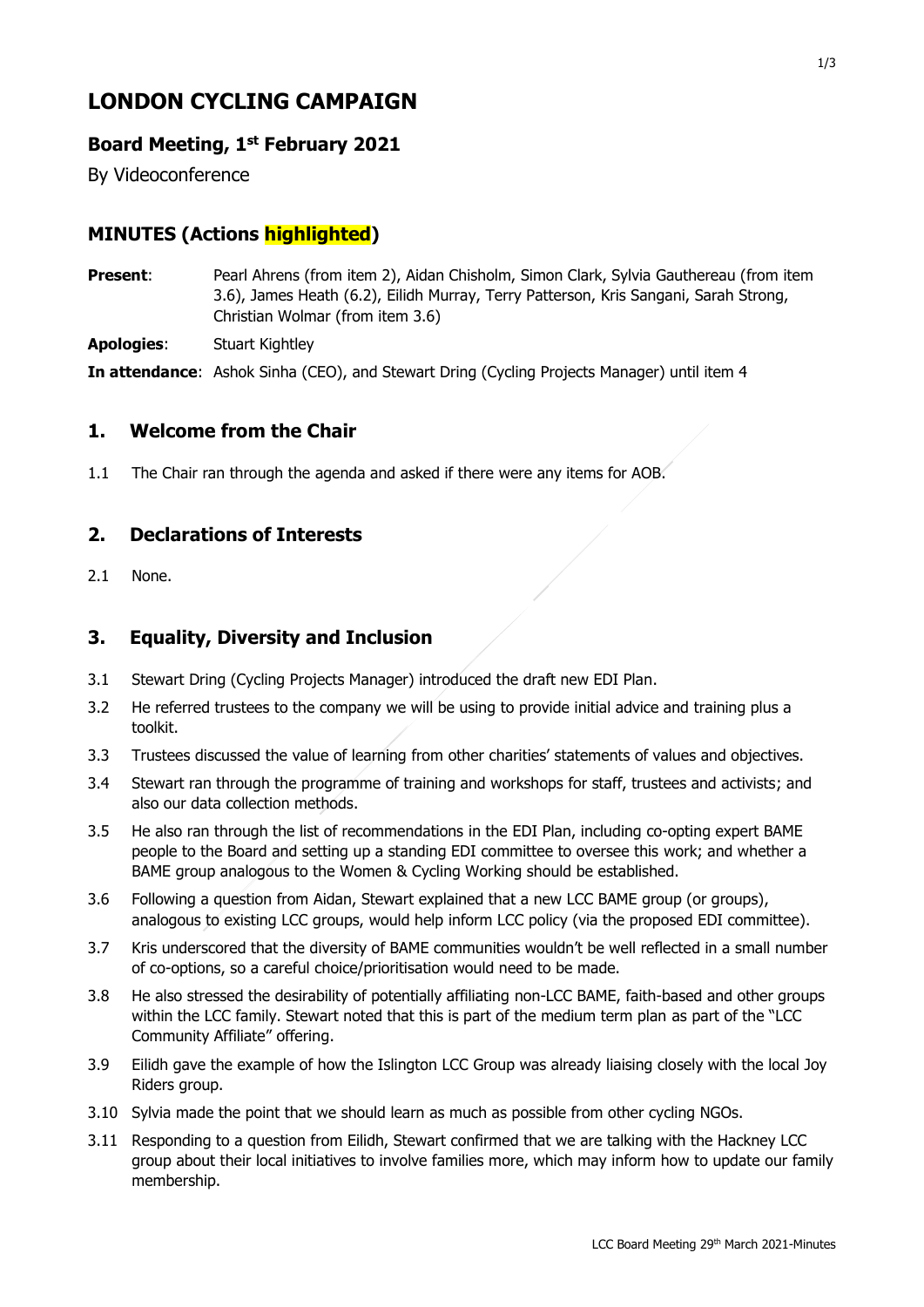- 3.12 Terry underlined that we must do this work well, and not compromise effectiveness by trying to go too far, too soon. She said that she and Stewart are going to map the Plan into a 12 month calendar of actions with named responsibilities.
- 3.13 Terry concluded the discussion by thanking Stewart, who then left the meeting.

## **4. Minutes of the 1 st February Meeting (previously agreed by email) – Actions Tracking**

4.1 There were no matters arising that are not already on the agenda.

### **5. Chair's Report**

- 5.1 No Chair's actions had been taken since the last meeting.
- 5.2 Terry mentioned the liaison she had been undertaking with an LCC group concerning the death of a cyclist in their area in a road collision.

### **6. Staff Report – Matters Arising not covered by the Agenda**

- 6.1 Because staff time has recently been concentrated on producing the new draft budget and narratives, plus drafting the new 2021-2022 Strategic Plan, no written Staff Report was tabled this month (with permission from the Chair).
- 6.2 Ashok gave a verbal report, focussing on the launch of the new website and the relaunch of LCC's "Climate Safe Streets" Mayoral Election campaign.
- 6.3 Kris said that, when recruiting, we should make sure we are advertising in a way that reaches as many BAME candidates as we can. Ashok confirmed that we had received some pro bono advice on inclusive recruiting which we will put into action ad part of the new EDI Plan.

### **7. Reports from Committee Chairs**

7.1 Reports from committee chairs were noted.

#### **8. Budget 2021-2022**

- 8.1 Simon introduced the budget, saying that the Business Committee had asked Ashok and the team to come up with a realistic but optimistic budget.
- 8.2 As well as the obvious dangers of being too optimistic, he raised the danger of responding to risk in a too pessimistic way, which would necessarily entail making painful cuts now that may later prove to have been unnecessary. He and the Business Committee felt that the team had got the balance about right.
- 8.3 Simon drew trustees' attention to the major area of increased spending i.e. staff time. This is a continuation of the expanded campaigning capacity we were able to achieve in 2020-2021.
- 8.4 He also reminded the Board that we have a clear process of forecasting our financial position and assessing risk, with a schedule of contingencies to be deployed as needed.
- 8.5 Simon concluded by turning to the reserve, saying that we have got closer to the target level this year, and that the new budget will get us closer still. However the expanded expenditure may mean that the reserve target may need to be raised. This is something to look into in due course.